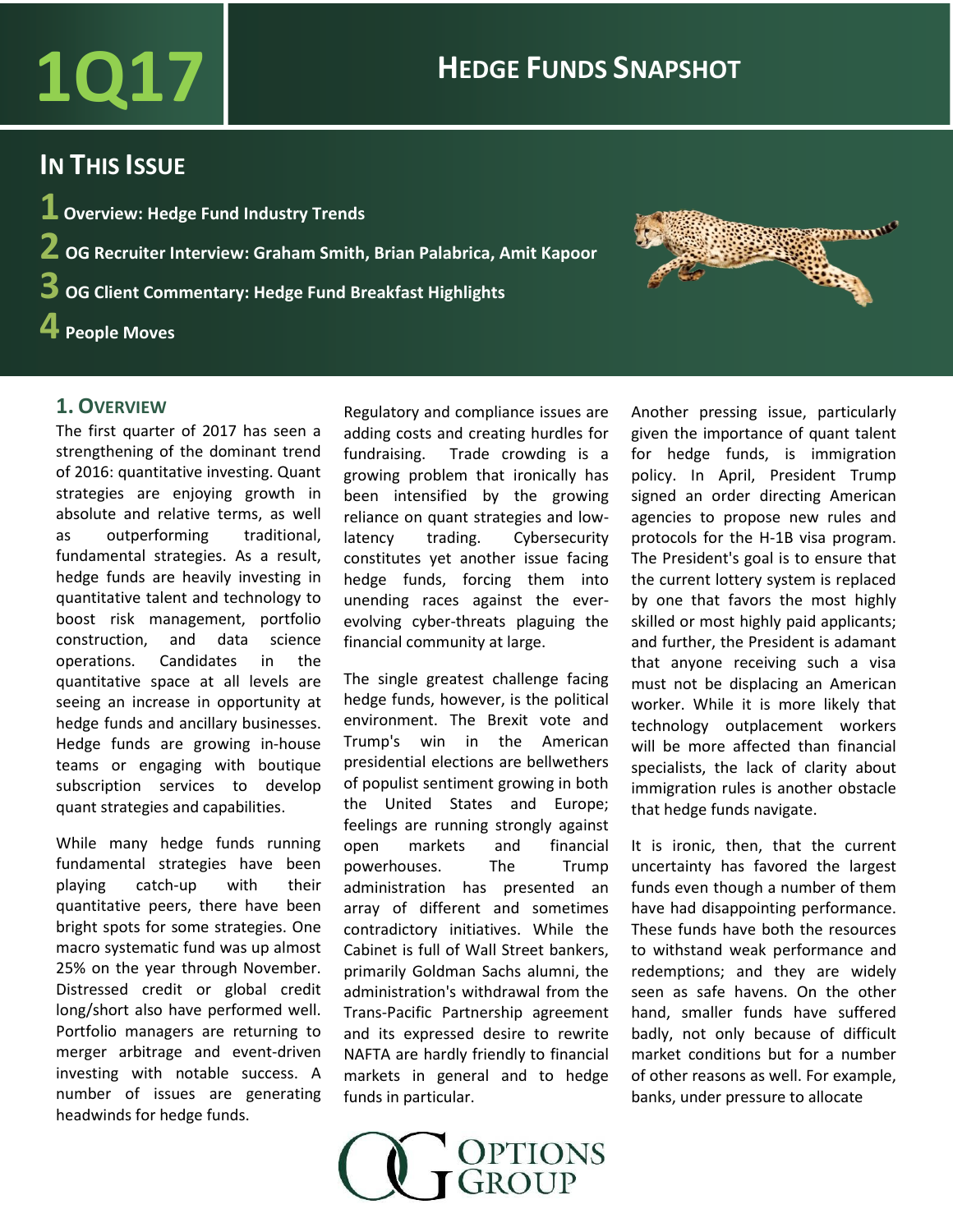Quant hedge fund returns underwhelming but resilient **HFR** indices



Source: Hedge Fund Research

capital conservatively, have turned away all but the most profitable hedge fund clients from their prime brokerage businesses. The figures on launches and closures tells the story; in 2016, 566 hedge funds closed while only 518 launched.

New funds are also facing pressure to lower their fees from the traditional 2/20 model. A survey late last year by Prequin found that new funds were charging 1.5% management fees and 19% performance fees. A survey released in February by HFM and Citco Fund Services found that 72% of polled managers were introducing new fee structures to attract investors. In the United States, the figure was even higher, at 78%. Even established funds have cut fees, including Moore Capital Management, Tricadia Capital, and Valinor Management.

Going into the second quarter, we anticipate that the appetite for quantitative talent will only grow. However, we also believe that there will be hiring for select fundamental strategies. The June election in the United Kingdom, the possibility of currency and trade wars, American immigration rules and tax reform, the refinancing of Greece's debt, Russia's increasing belligerence toward both Europe and the United States, tensions with North Korea: these and other factors will also deeply influence hedge fund performance in the coming quarter.

### **2. OG RECRUITER INTERVIEW**

*Three of Options Group's top hedge fund recruiters sat down to discuss international talent movement, the impact of perception, and our unique positioning in the hedge fund recruiting space. Graham Smith is a Partner based in London, and looks after our European and Asian hedge fund practice. He works across all hedge fund strategies including Equity Long/Short, Equity Event Driven, Fixed Income Macro, Relative Value, Global Macro, Systematic and Stat Arbitrage, Credit, Distressed and Special Situations. He has successfully placed individuals across Asia, Europe and the US.*



*Brian Palabrica is a Director based in New York, where he focuses on recruiting for our alternative investment clients. He focuses mainly on hedge funds, with an asset class specialty within Equities and Equity Derivatives. He has placed professionals across Trading, Research, Portfolio Management, Risk Management as well as quantitative investment and research.* 

*Amit Kapoor is a Director based in New York. His expertise is with senior management and senior investment professionals within Equities across Long-Short, Value Based Investing, Market Neutral, Event Driven, and Family Offices. He also has a strong knowledge base across Macro, Credit, Quantitative, and Commodity strategies.* 

### **Q: How is OG positioned to address cross-border talent movement?**

**Brian:** The political climate has made it desirable to work with firms that can easily relocate people. That favors a firm like ours. We have offices all over the world and an information-sharing culture. If there's an appetite for it, we can move 1,000 people from the US to Asia.

**Graham:** Yes. For example, we have a hedge fund client in Asia looking to hire a US rates trader to move to either London or Asia. We've got some candidates in London, and we'll have someone in New York, like Amit, working on finding candidates from there. There isn't another search firm that can do that as well as we can. We know the market; we have offices all over the world, we can execute on this swiftly and efficiently.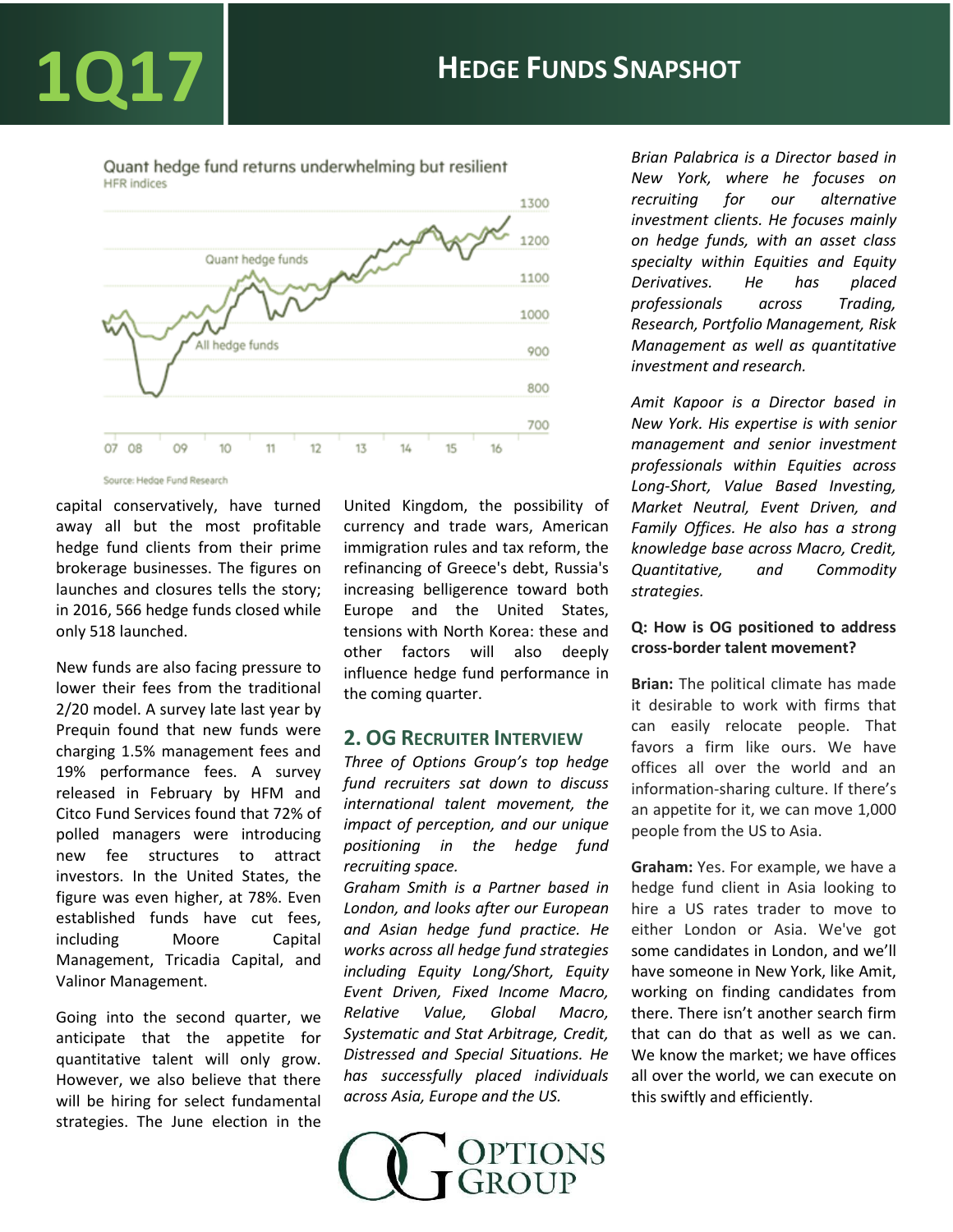# $1017$  **Hedge Funds Snapshot**

**Brian:** Cross-border talent movement is Options Group's strong suit. A USonly recruiting firm won't be able to respond to a situation where you need to move talent. It's easy for us with our experience and worldwide reach. When macro forces are affecting how and where people are being hired, we're best positioned to help.

**Q: Speaking of macro forces, how does the changing regulatory environment in Europe and the US affect the hedge fund industry?**

**Amit:** Well, regulatory compliance is obviously a point of concern for the hedge fund industry.

**Graham:** Right, in terms of European regulatory issues, the Markets in Financial Instruments Directive (MiFID II) will change the relationship between hedge funds and research. It basically has to do with how banks are separating their research arms. Banks can no longer provide free research. Hedge funds will have to pay for research from the banks. I think good research will be paid for, but the vast majority of research will not be bought. This is still an ongoing process, so we'll see what happens.

**Amit:** I'm sure there will be an impact on how US-based hedge funds use research.

**Graham**: It could be positive. Hedge fund managers are looking for good research and indicators of good research. This might make it easier to determine what's worthwhile.

**Amit**: We also have to keep an eye on the current US administration and regulatory changes. For example, the

possibility of rolling back Dodd-Frank – to what degree could that happen? Consumers like the protection, so we'll have to see if there's any movement there and if there'll be an impact on hedge funds.

**Brian**: The more interesting regulatory and compliance issue are those associated with retail strategies and long-only offerings. For example, there's a hedge fund building out its long-only fund, which requires building out a whole class of people that know about that kind of thing, whether it's individuals that know how to market that kind of structure or build that business. Hedge funds are blurring the line between what was previously only available to secretive, high net worth investors. Now, the door is opening to more people, like mom-and-pop investors. This creates new concerns and new hiring appetite. One fund I work with is looking to build an ETF and needs a marketer to push the process. The demand is there, but hedge funds now need to deal with regulatory and compliance concerns.

### **Q: What about the potential impacts if the H1B program were changed?**

**Graham:** In Europe and Asia, there are candidates who wanted to move to the US, but now they're thinking, "Oh, I won't go, I'm not sure I'll get a visa." But I'm not sure this is affecting the hedge fund industry, yet. There's a lot of talent moving around, so there are many people that we're still able to place.

**Amit:** It could hurt the group that's looking to access the expedited process. The impact will be on younger people, and students,



looking to enter the industry. It'll also complicate the process by adding time. It wouldn't have a positive impact on the industry.

**Brian**: There's no arguing against the fact that there is not enough USbased or US-born talent to support hedge fund demand. A reduction in foreign-born talent would be damaging. Broadly speaking, political bans that potentially demonstrate a negative posture towards the world may impact if and how people decide to move.

**Graham**: And in the UK, Brexit has led to a similar perception. If the UK is perceived as unwelcoming to foreign individuals, it can be really harmful, regardless of whether it's true or not.

**Brian:** For hedge funds, Asian and Russian talent is essential; they make up a majority of the quant talent pool. So if the majority of hedge fund hiring is going to be in the quant space, then this would have an impact.

### **Q: Can you speak to quant hiring as a point of focus for hedge funds?**

**Graham**: The quant side is very busy. Their funds are generally cheaper and performing well. Of course, if they perform poorly, people will question the strategy.

**Amit**: What we're starting to see is that there is a lot of trade counting especially with momentum-based trading. People are saying, "Okay, where's the alpha in the market?" "Quantamental" analysts and data scientists are starting to see this as the next wave. The momentum environment is overcrowded, and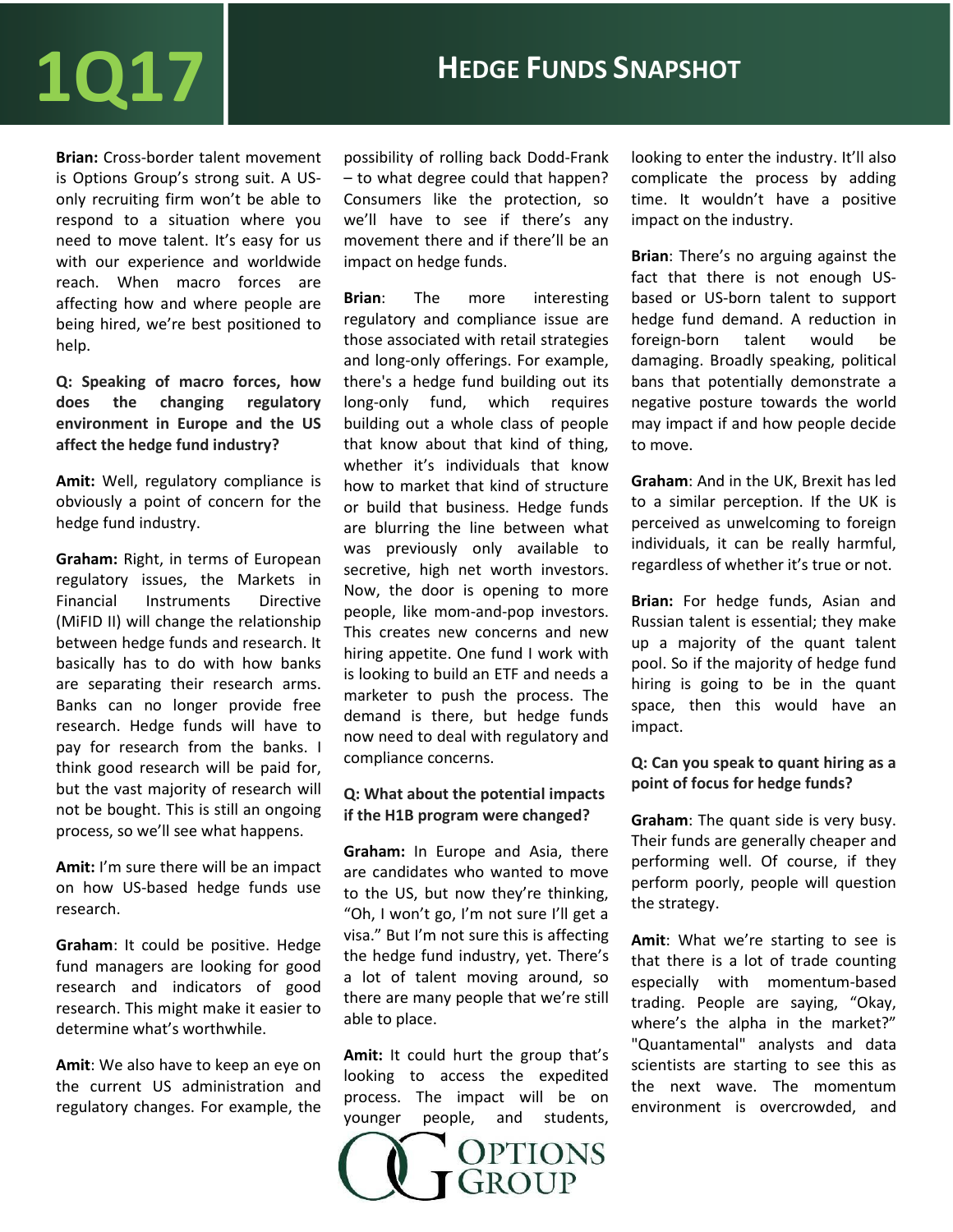## $1017$  **Hedge Funds Snapshot**

people are saying, "I don't know where to find my alpha."

**Graham**: There's also this concept of finite talent. Essentially, the top quants are already at the top hedge funds. So the next tier, which aren't as good, are being hired across the hedge fund landscape. The idea goes, one of these lower-performing individuals will eventually write a code that goes awry, and the media will pounce on the blow-up that follows. People will see it in the news and decide it's time to go back to human-run value strategies. I'm not sure I share that opinion, but that's a theory that's being shared by people in the industry.

**Brian**: But that doesn't account for the new talent that's entering the market. New top performers graduate each year.

**Graham**: There was an interesting article in OGAxess, our news platform, about Quantopian. They've had 100,000 models submitted to them, and there are 25 that they are actually running. They said that the vast majority are useless. However, it's an interesting concept.

**Brian:** Quant hires will continue to be a point of focus for hedge funds unless there's another flash crashtype event. The interesting concept here is that data science is just more information, but everyone is chasing the same information. Basically, there's this class of people who are just traveling the world to secure specific data agreements with data providers, ideally on an exclusive basis so competitors don't have access.

Ultimately, the people with the best data sets will win. This is basically the way it was before, except that it was based on human-driven interpretation and data gathering. Algorithmic trading is great and it's additive, but it's not altogether different from how money was made in the past. The human element will always be a part of it.

**Graham**: I saw a client two weeks ago that buys data from the New York Stock Exchange. As a quant fund, they use the data to build a model. The current legal agreement when you buy data like that is any future model you build using that data is proprietary. So if you stop paying a monthly fee to the NYSE, you have to stop using that model. Now this fund is trying to fight that because it's sort of nonsensical. But the NYSE is resistant, because you can imagine if the fund makes \$10 million off the algorithm, the NYSE wants a piece of that. They realize they can make a few millions by selling data and keeping the proprietary rights.

**Brian**: The quant space will keep growing. It's an arms race. People know or feel that they have to be involved in this space; they feel that they have to be involved with data science. Of course, a major event would slow this growth. Or there could be a gradual slowing. Small funds might realize they can't afford the necessary research and that they're not making returns, so they'll leave the space. Otherwise, I can't envision a slow-down.

**Amit:** Right, but for now a lot of thirdparty research groups are popping-up as a result of this. So instead of



internal spending on research, funds are heading to third-party providers.

*This interview has been edited for clarity and length. The information presented here is speculative, and is based on our recruiters' experiences and opinions. If you're interested in reaching out to our recruiters, you may contact them at:*

### **Graham Smith**

[gsmith@optionsgroup.com](mailto:gsmith@optionsgroup.com) +44 (0)20 7448 0146

### **Brian Palabrica**

[bpalabrica@optionsgroup.com](mailto:bpalabrica@optionsgroup.com) (646) 871 1390

#### **Amit Kapoor**

[akapoor@optionsgroup.com](mailto:akapoor@optionsgroup.com) (212) 982 8902

### **3. OG CLIENT COMMENTARY**

Earlier this year, Options Group hosted People Science, an informative conference on the use of data analytics and people science in hiring practices. Richard Stein, OG's Chief Growth Officer and Head of OGiQ at Options Group, led the conversation between Evan Anger, Senior Vice President in Recruiting at Two Sigma Investments; Russell Farhang, Head of Talent and Culture at PDT Partners; and Glen Vilim, President of GV Trusted Partners.

The panel focused on talent attraction and selection, engagement, and measurement. They discussed fitto-role, fit-to-culture, and fit-tolifestyle, along with other factors that are shaping the talent market. The panelists shared their insight on identification and retention processes that are changing the way hedge funds hire.

The key themes from January's discussion included data imperfection, data collection,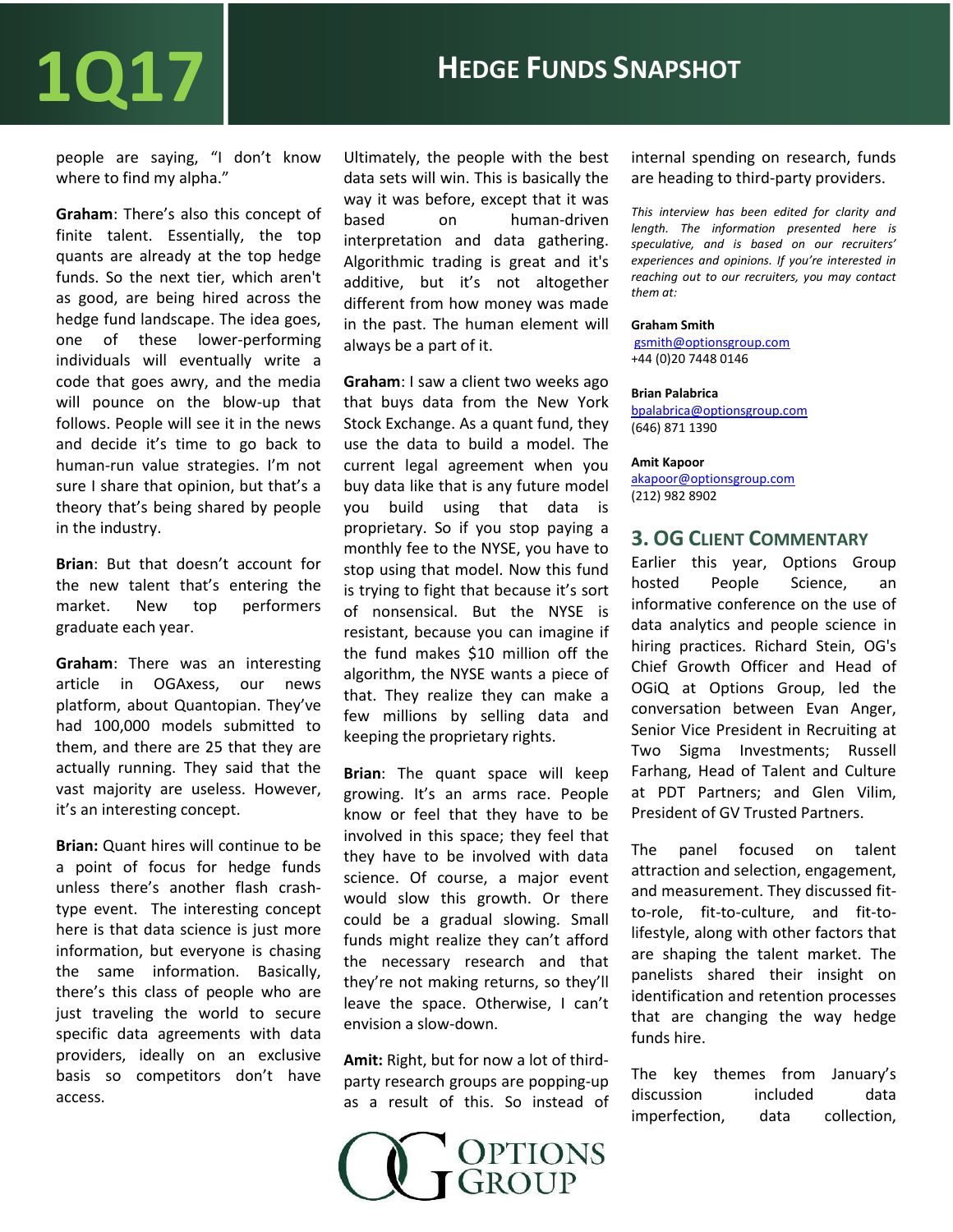## $1017$  **Hedge Funds SNAPSHOT**

unquantifiable characteristics, creative incentives, culture-building, and blind spots in data analytics. Evan, Russell, and Glen suggested approaches to current challenges, and potential problems that may arise as the talent market continues to change. Through a lively discussion, they agree that data analytics and people science are becoming critical tools in building the right team and predicting business performance.

### **4. PEOPLE MOVES**

| Person                           | <b>Title</b>                      | <b>Current Firm</b>                   | <b>Previous Firm</b>                 |
|----------------------------------|-----------------------------------|---------------------------------------|--------------------------------------|
| Akiyama, Yuki                    | Portfolio Manager                 | Millennium Management                 | Nezu Asia Capital                    |
| Allende, Andres                  | Portfolio Manager                 | <b>Cobas Asset Management</b>         | <b>Standard Life Investments</b>     |
| Ashoka, Vikram                   | Associate, Healthcare             | <b>Aptigon Capital</b>                | <b>Morgan Stanley</b>                |
| Barden, John                     | Portfolio Manager                 | <b>Cobas Asset Management</b>         | Matrix Alternative Asset Management  |
| <b>Berkley, Michael</b>          | Portfolio Manager                 | <b>Aptigon Capital</b>                | <b>Tiger Consumer Management</b>     |
| Berman, Andrew (Andy)            | Head, Credit                      | <b>Graticule Asset Management</b>     | <b>Fortress Investment Group</b>     |
| Cipollini, Alessandro            | Portfolio Manager                 | <b>Hutchin Hill</b>                   | Markham Rae                          |
| Fitzpatrick, Dawn                | CIO                               | Soros Fund Management                 | <b>UBS O'Connor</b>                  |
| Galam, Elie                      | <b>CIO</b>                        | <b>Eastmore Group</b>                 | <b>BlueCrest Capital</b>             |
| Giardina, Scott                  | Head, Event Driven Trading        | <b>DW Partners</b>                    | <b>Magnetar Capital</b>              |
| Goekjian, Christopher            | Portfolio Manager                 | <b>Blue Glen Investment Partners</b>  | <b>Cheyne Capital</b>                |
| Goldthorpe, Ted J.               | <b>Managing Partner</b>           | <b>BC Partners</b>                    | Apollo Management                    |
| Hamontree, Bryan                 | <b>Credit Analyst</b>             | <b>HBK Investments</b>                | <b>Taconic Capital Advisors</b>      |
| Irion, Eric                      | <b>Head of Distressed Trading</b> | Anchorage Capital Group               | Arrowgrass Capital                   |
| Lewinsohn, Jonathan              | Founder                           | <b>Diameter Capital Partners</b>      | <b>Centerbridge Partners</b>         |
| <b>Maldutis, Alexander (Lex)</b> | Portfolio Manager                 | Napier Park Global Capital            | <b>Bank of America Merrill Lynch</b> |
| Molinari, Gioel                  | President                         | <b>Butterfly Network</b>              | <b>Bridgewater Associates</b>        |
| Murti, Vedula                    | Portfolio Manager                 | <b>BlueCrest Capital Management</b>   | Caisse Des Dépots Securities         |
| Ning, Michael Zhu                | <b>CIO</b>                        | PhaseCapital                          | <b>First Eagle Funds</b>             |
| Parekh, Neel                     | Portfolio Manager                 | Aptigon Capital                       | <b>Tiger Consumer Management</b>     |
| Rahemtulla, Nav                  | Co-Founder                        | LightBay Capital                      | <b>Ares Management</b>               |
| Santoro, Peter                   | <b>Global Head of Equities</b>    | Millennium Management                 | Morgan Stanley                       |
| <b>Schwarting, Carsten</b>       | Portfolio Manager                 | <b>BlueCrest Capital Management</b>   | <b>Goldman Sachs</b>                 |
| Senhaji, Amine                   | <b>Metals Trader</b>              | Millennium Management                 | <b>BNP Paribas</b>                   |
| <b>Taylor, George</b>            | Founder                           | Madava Asset Management               | <b>Taylor Wood Capital</b>           |
| Troup, Anna                      | Head of UK                        | Legal & General Investment Management | <b>BlueBay Asset Management</b>      |
| Tse, Anthony W.                  | <b>Head of Global Equities</b>    | <b>CrimsoNox Capital</b>              | Visium Asset Management              |
| Valerio, Chad                    | Portfolio Manager                 | Oak Hill Advisors                     | <b>BlueMountain Capital</b>          |
| Vyas, Amit                       | <b>Research Analyst</b>           | Diameter Capital                      | <b>Anandar Capital</b>               |
| Williamson, Jim                  | Associate - Credit                | <b>HBK Investments</b>                | Davidson Kempner Partners            |
| <b>Yip, Dominic</b>              | Portfolio Manager                 | Dymon Asia Capital                    | <b>Credit Suisse</b>                 |

OPTIONS<br>GROUP